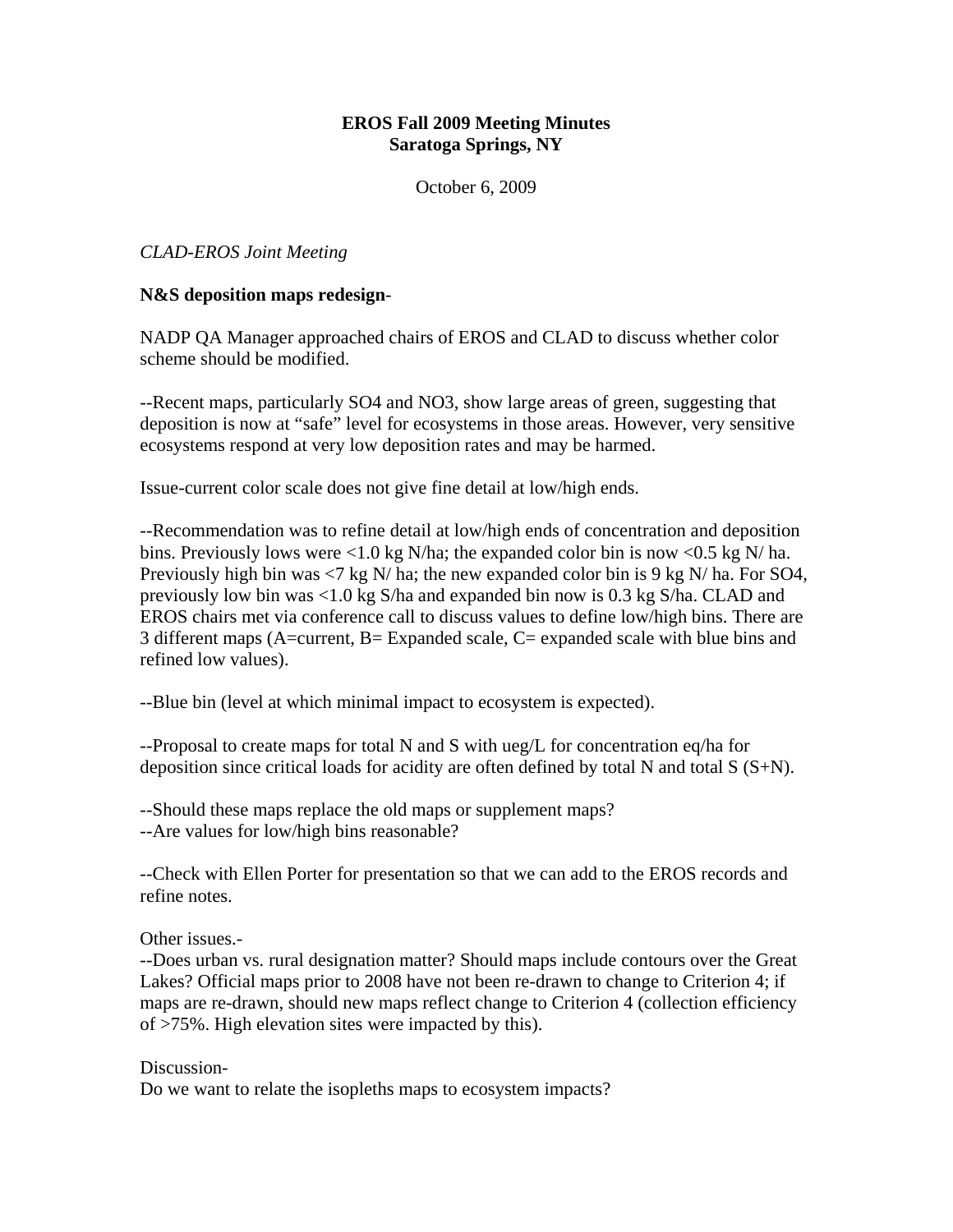Are we expanding the low ends of the isopleths were the areas of uncertainty are as great as the values themselves?

Low ends are more interesting to some people.

Revisit information back from 1987 to address some of the similar issues dealing with expanding the scale of the maps?

## **Critical Loads Brochure**

-Brochure was developed during the summer 2009 between members of CLAD and EROS. Comments were received and revised and returned for a vote. The results of the brochure were 32 yays and zero nays. Brochure was accepted. Recommendation is next taken to Executive Committee to vote on accepting the brochure.

# **EROS Business Meeting**

1.) Spring 2008 minutes were accepted and approved in meeting

d. Election of Chair and Vice Chair/ Secretary for the coming year.

-Maggie Kerchner nominated Suzanne Fisher for chair of committee, with the language suggested that secretary doesn't always assume that role of chair after serving. A nomination was suggested that Maggie Kerchner assume secretary role. Motion seconded and approved for 2010.

## 2.) New Business

a.) **Critical loads document. Pam Padgett moved to approve the brochure as an outreach document for NADP that helps explain what critical loads. Maggie Kerchner seconded motion. Motion passed**.

b.) Discussion on CLAD's consideration and potential request for full NADP subcommittee status. CLAD has been an Ad Hoc committee of the NADP since 2006. It is a requirement that an ad hoc group re-new their status every year according to the by-laws. The EROS subcommittee and the CLAD ad hoc group have similar goals. Each subcommittee must provide a service to the overall NADP program. Three options: independent, joint, and keep the subcommittees as they are.

In the beginning the ecological effects has driven what analytes were chosen to measure with the networks.

One subcommittee of CLAD and EROS-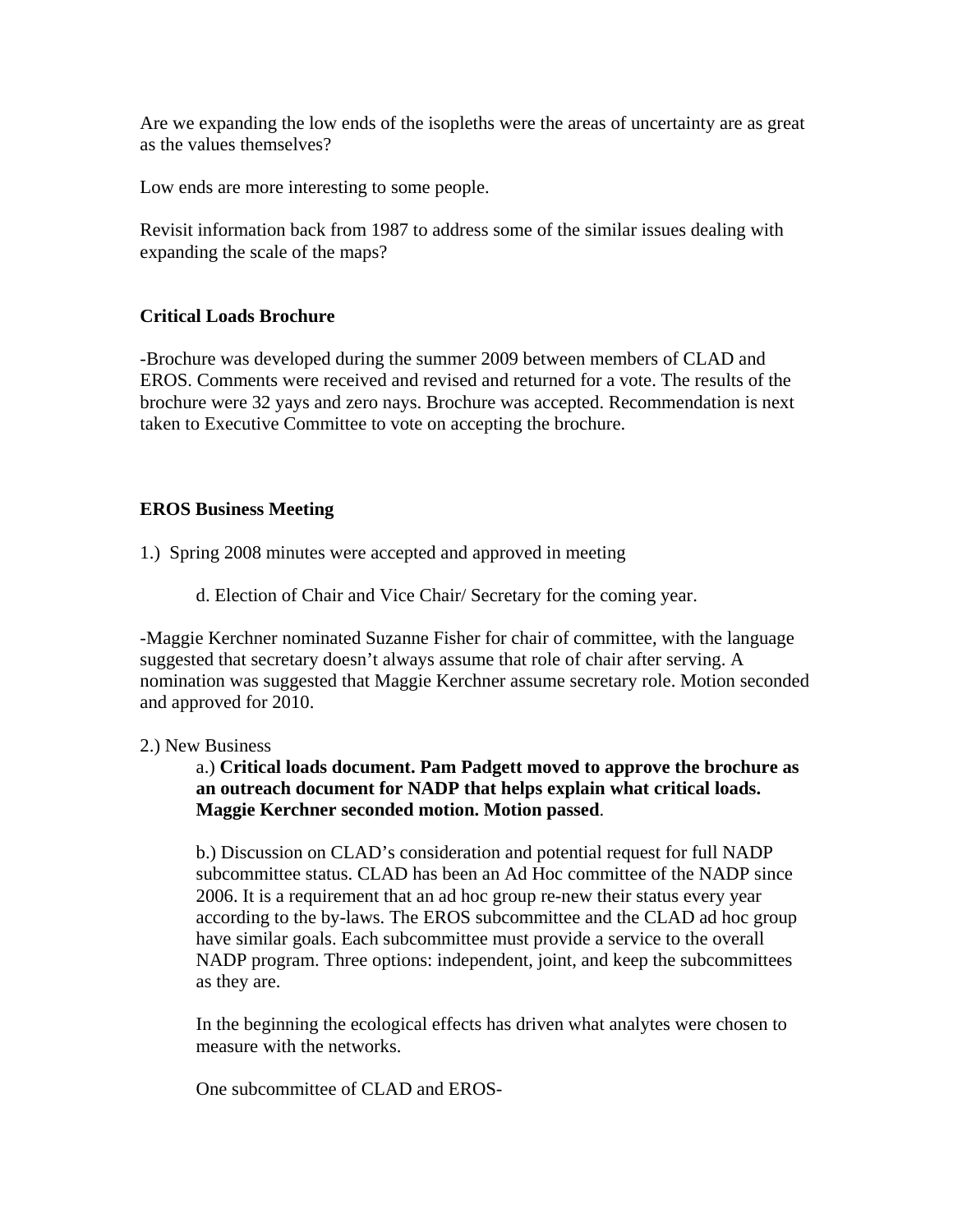#### CONS-

-danger in losing the outreach function of EROS

-In terms of ecological effects, CLAD doesn't focus on all effects, example Hg -Doesn't taken into effect managed ecosystems

-Agenda would be too full in joint meeting and there would still be sub-groups split off.

-CLAD's purpose is not to serve the needs to the network. If they were designated as a separate committee, then would they have to take on charges of the NADP network?

## PROS-

-increased participation and interests

It was suggested that EROS wait to hear the discussion among CLAD to determine what the result of their desire for subcommittee status was.

CASTNet meeting update- there was a push-back for providing the model for the spatial network. Need to determine how to make relevance with the desire for total deposition.

c.) Discussion on the fate of the "CALendar" for purposes of the Program Office. Currently there are no plans to print the FY10 calendar. Pam is going to query supervisors, operators, and sponsors on the usefulness of the calendar.

#### 3.) Old Business-updates and reports

a.) NRSP-3-Twenty four letters and invitations were sent to NRSP-3 scientists. This is year two of three for the invitations to go out. David Gay invited all the NE Agricultural Station Program Directors. The NRSP-3 has been renewed for another five years. Ray Knighton approves contributing projects under NRSP-3 and could provide feedback during project review from EROS subcommittee on contributing projects. To receive hedge-funding you have to have a contributing project. If we encourage scientists to participate in fall meeting, then we need to make sure that we give them information that makes them feel like their time is worth-while. The current drive is the fall symposium. One big drive is the ammonium component. Need to emphasize the pieces in the symposium that are interesting to agriculture. Suggestions would be that the contributing projects make presentations at the fall symposium. Next theme for Fall 2010 is "Networking the Networks". How could this tie into agriculture? Discussion on the new proposed networks and special session for fall meeting followed. Proposed agricultural session topics.

b.) Draft 3 of the Hg dry deposition (AmNet) information sheet was provided and moving forward with brochure is on hold until the network is approved and input is provided from the AmNet group.